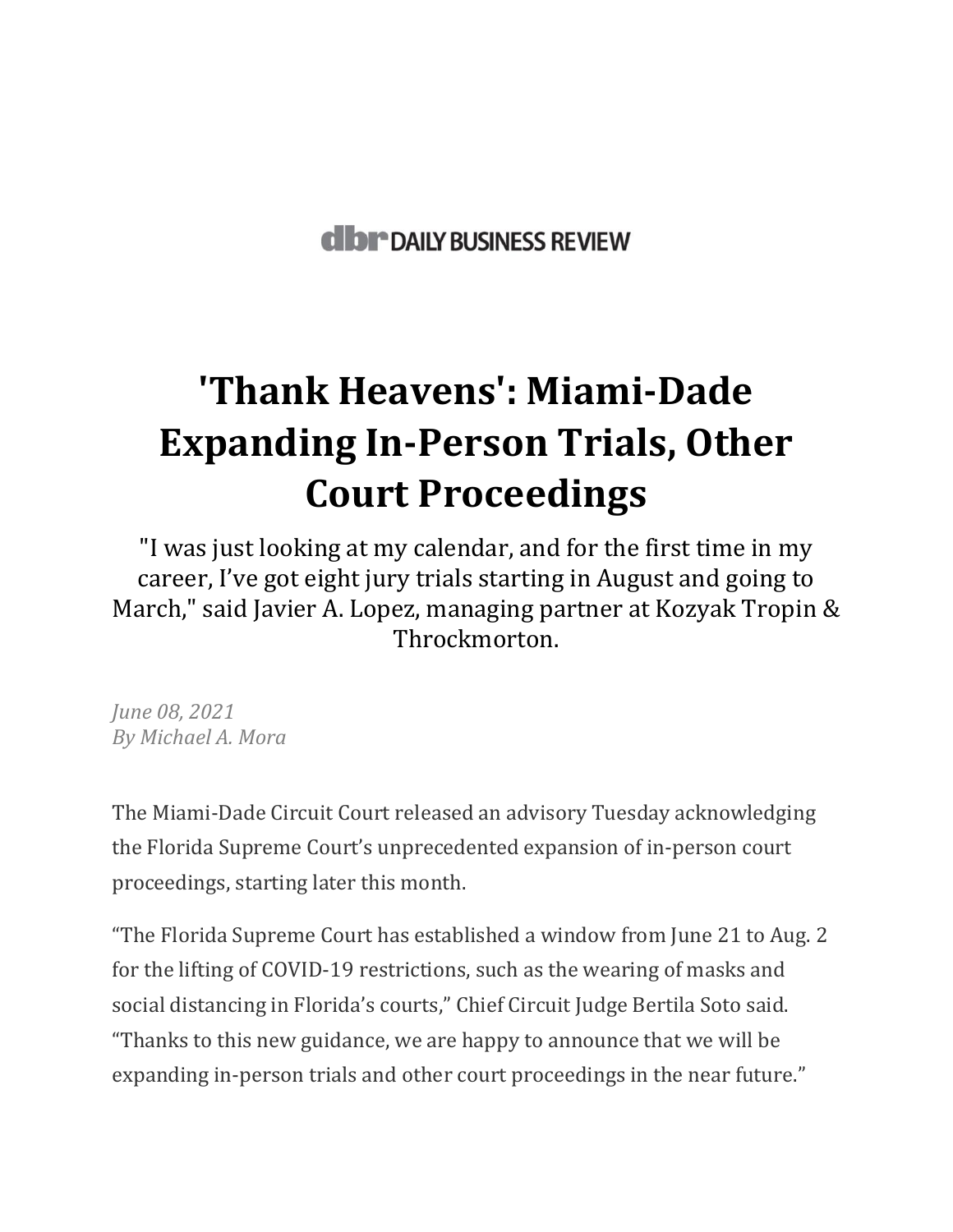## **Pressure to resolve disputes**

South Florida lawyers, such as Javier A. Lopez, managing partner at Kozyak Tropin & Throckmorton in Coral Gables, welcomed the news.

Lopez had two words to say in response to the announcement: "Thank heavens."



Javier Lopez, partner at Kozyak, Tropin & Throckmorton.

Lopez primarily focuses on complex litigation in his legal practice. He said the advisory means there will be more pressure on his opposition to settle cases because there is now an end date in sight; otherwise, they must face the unpredictability of a court ruling.

But the news also puts the seasoned litigator in a place he has never been in before, even though he remains confident in the ability of his team to adapt.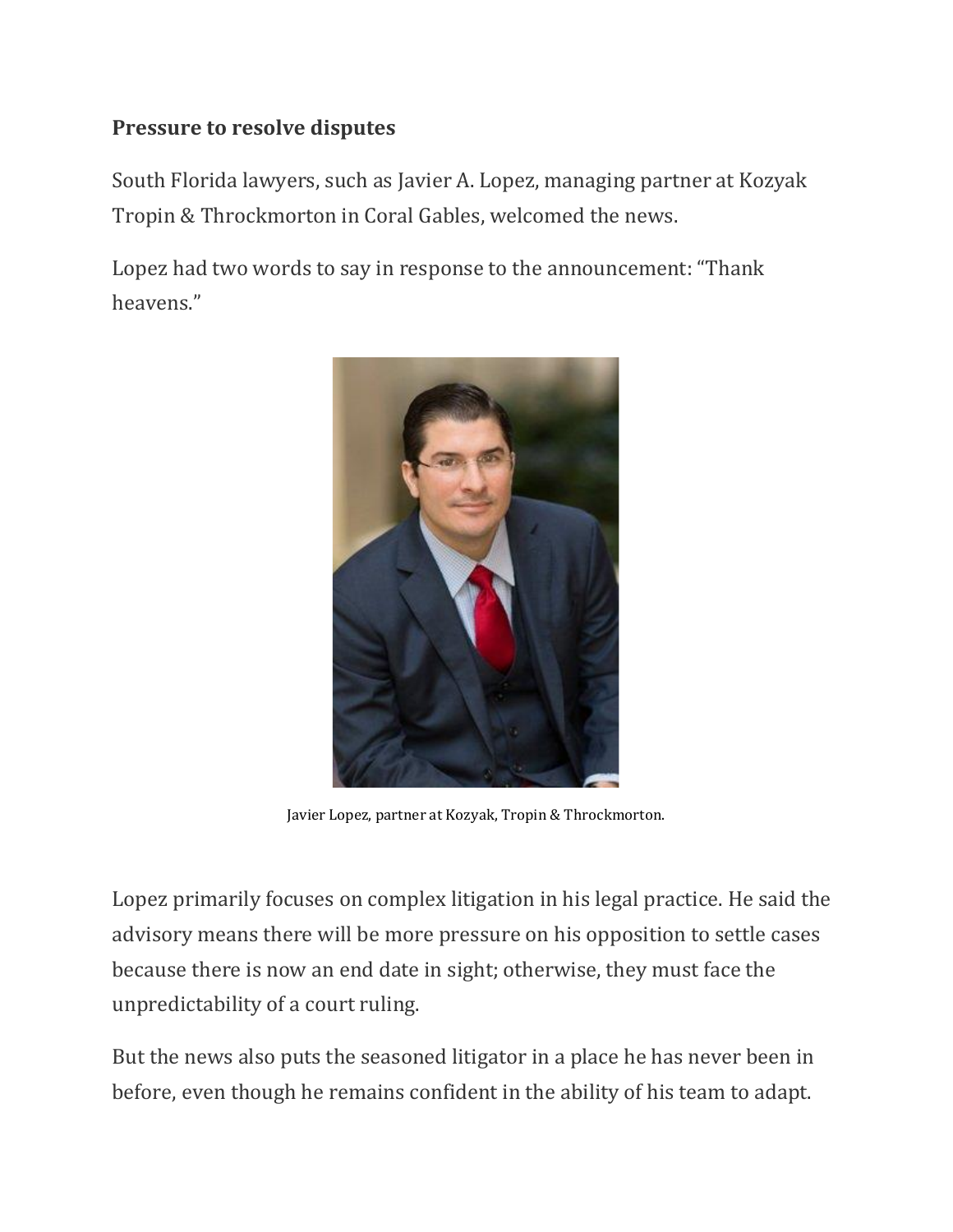"I was just looking at my calendar, and for the first time in my career, I've got eight jury trials starting in August and going to March that are set. And we are having a baby at the end of July. I don't know what's going to happen," Lopez said while laughing. "It's good in one sense, and in the other sense, it is a little daunting: what is going to happen in the future."

Under the **[Florida Supreme Court administrative order](https://drive.google.com/file/d/1OXzwtVafaKcJ0JuHuuTdJu4z4k6HzKB5/view?usp=sharing)**, the requirements for courts include lifting the wearing of masks and social distancing, criminal jury trials taking precedence, scheduling the end of the current suspension of speedy trial, and extending the emergency authority for remote proceedings.

## **'First step'**

The measures placed by the Florida Supreme Court began in March 2020 due to the coronavirus pandemic and government-imposed health measures. As a result, the state high court suspended most in-person court proceedings because of the dangers posed by the coronavirus pandemic.

Canady issued several emergency orders that allowed for the remote conduct of any court event that could be held that way. As a result, Florida's courts continued to work, using video and phone conferencing to hold court events while there were restrictions on in-person proceedings.

But now, Canady has lifted many restrictions due to the effectiveness, availability and administration of the coronavirus vaccine within the state, and based upon current government-issued health guidance. And Soto indicated Tuesday that the specifics of the plans for the Miami-Dade Circuit Court are still being worked out.

Mitchell E. Widom, a partner at Bilzin Sumberg Baena Price & Axelrod in Miami, said he is grateful for these advisories because they are important to getting the justice system back to normal operations.